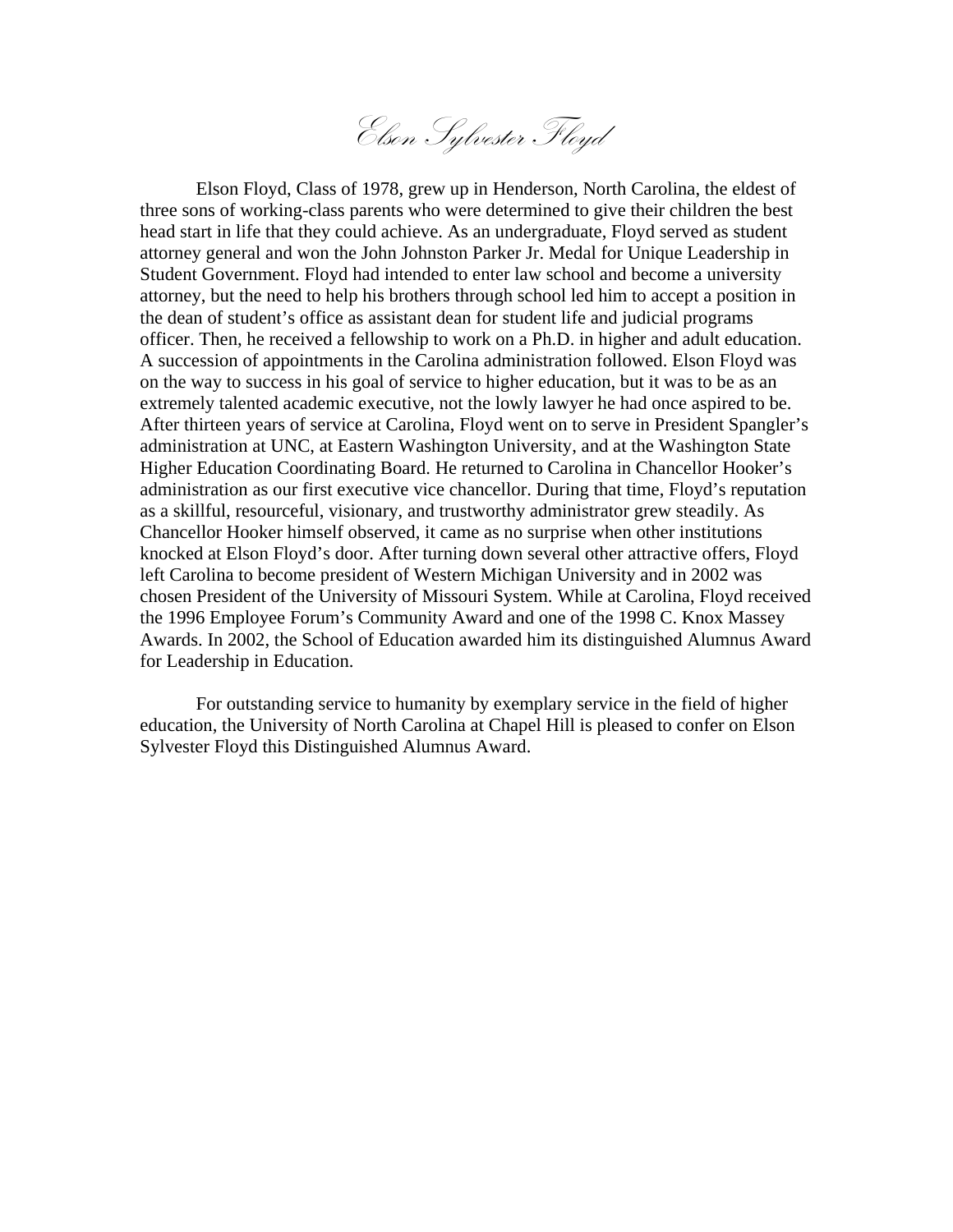Charles Melvin Hudson, Jr.

Charles Hudson is Franklin Professor of Anthropology and History Emeritus at the University of Georgia. After earning his baccalaureate degree with high distinction at the University of Kentucky, Hudson entered Carolina in 1959 to pursue graduate studies in Anthropology, earning his M.A. in 1962 and the Ph.D. in 1965. At Carolina, Hudson began an extraordinary outpouring of scholarship that has transformed both scholarly and popular understanding of the Indian tribes of the southeastern United States. Professor Hudson's first book, *The Catawba Nation* (1970), had been his Ph.D. dissertation. In this historical account of a South Carolina tribe over two and a half centuries, Hudson employed techniques and approaches that reached beyond the surviving archival evidence, produced most by whites who had interacted with the Catawba, to include the Catawbas' own accounts of their past. In this way, he became a pioneer in the emerging methodology of ethnohistory, which bridges the disciplines of anthropology and history. Professor Hudson's next major work was *The Southeastern Indians* (1976), a monumental work that explores the belief system, political systems, social organization, subsistence strategies, and aesthetic expressions of the South's native peoples. This book led Hudson to embark on a series of works that dealt with change, especially the forces of change. He began to look at the Mississippian culture, which dominated the South in the seven centuries before the arrival of Europeans, through the eyes of the sixteenth Spanish explorers, Hernando de Soto and Juan Pardo. Using a broad array of scholarly techniques, Hudson began to fill the "black hole" of Southern history—the great gap between the indigenous cultures uncovered by archaeologists and the modern culture of Indians who live in the region today. In retirement, Professor Hudson turned to the creative use of fiction to further illuminate our understanding of the southeastern Indians. In 2003 he coedited *An Early and Strong Sympathy*, a work that collects the Indian writings of the nineteenth century South Carolinian, William Gilmore Simms. Professor Hudson's most recent book, *Conversations with the High Priest of Coosa*, was published by the UNC Press in 2003. This imaginary conversation between a Mississippian chief and a Spanish conquistador fills the gaps in the archaeological and documentary record.

Charles Hudson's published work is crucial to teaching about the South's Native peoples; research conducted today at Carolina and elsewhere builds upon it. For his outstanding contribution to humanity through scholarship, the University of North Carolina at Chapel Hill is pleased to confer on Charles Melvin Hudson, Jr., this Distinguished Alumnus Award.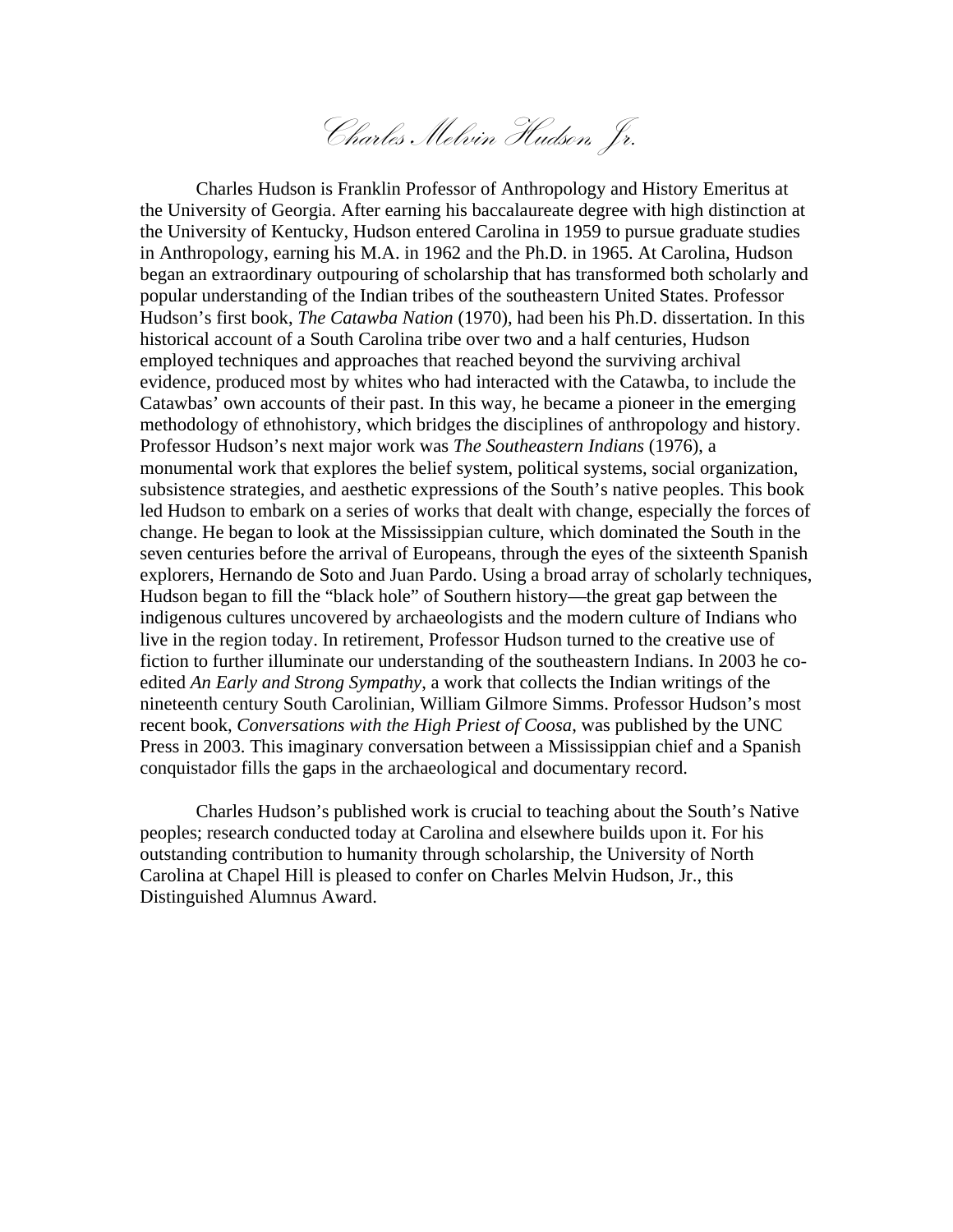William Carter Jenkins

 For nearly four decades, Dr. Bill Jenkins has devoted himself unceasingly to the twin causes of eliminating racial/ethnic health disparities and expanding opportunities for racial/ethnic minorities to enter and succeed in careers in biostatistics and epidemiology. He has recently retired from the Centers for Disease Control and Prevention in Atlanta, where he helped to end the infamous Tuskegee Study of Untreated Syphilis in the Negro Male and to establish numerous initiatives to improve public health, especially for African Americans, American Indians, and others. Dr. Jenkins was born on the Sea Islands of South Carolina and did his undergraduate work at Morehouse College in Atlanta. After earning a masters degree in biostatistics from Georgetown University, Dr. Jenkins enrolled in Carolina's School of Public Health where he earned his M.P.H. and Ph.D. degrees in Epidemiology. While at Carolina, he helped to found the School of Public Health Annual Minority Health Conference, which celebrated its  $26<sup>th</sup>$  anniversary in February, 2004. This pioneering effort has since been emulated around the country. During his long career, Dr. Jenkins has been instrumental in founding the Institute for African American Health; establishing Project IMHOTEP, an annual summer internship program at the Centers for Disease Control and Prevention that has given many African American and American Indian undergraduates hands-on experience in supervised public health research; the Public Health Sciences Institute at Morehouse College; the Society for Analysis of African American Public Health Issues; and the Master of Public Health program at Morehouse College, the first such program at a historically black institutution. Dr. Jenkins has held leadership positions in the American Public Health Association, the American College of Epidemiology, and the American Statistical Association.

Dr. Jenkins has maintained frequent contact with Carolina's School of Public Health and has assisted many of our graduates with professional placements and career guidance. He has now accepted a faculty position at his undergraduate alma mater, Morehouse College, where he continues to make major contributions to teaching and scholarship in public health. For outstanding contributions to humanity through the field of public health, the University of North Carolina at Chapel Hill is pleased to confer on William Carter Jenkins this Distinguished Alumnus Award.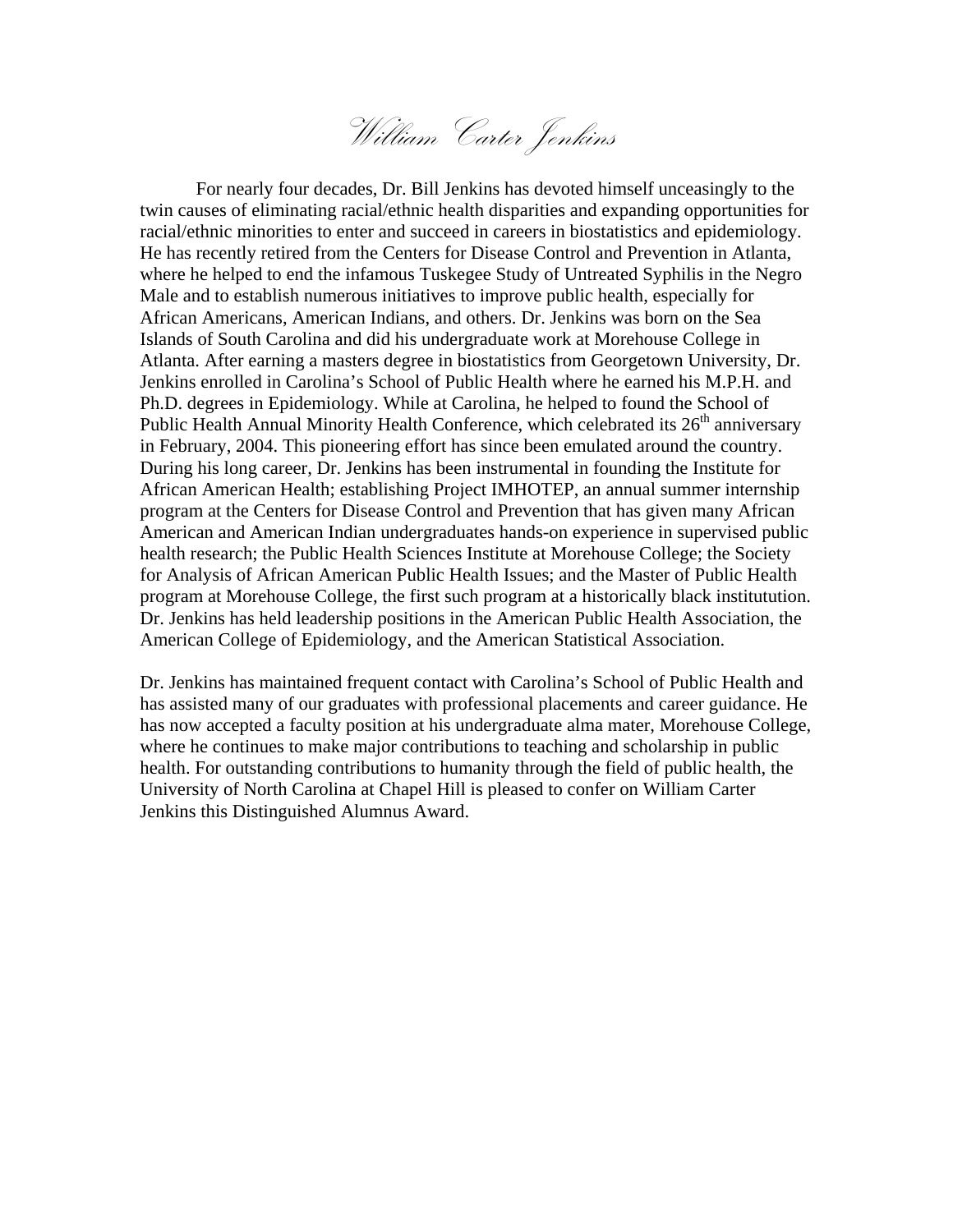John Frederick Schultz

John Frederick Schultz, Class of 1965, is president of the Christian Children's Fund, one of the world's largest humanitarian organizations for children. The CCF serves over 7.6 million children and families each year in 31 nations. Its mission is to create an environment of hope and respect for needy children of all cultures and beliefs. Dr. Schultz is a native of North Carolina and a cum laude A.B. graduate of Carolina. He began his career as a secondary school teacher with the Peace Corps in Nigeria. Later, he completed his M.Div. degree at Union Theological Seminary and a Ph.D. in Economic Geography at Columbia University. Along the way, he was ordained a minister in the Presbyterian Church. Before coming to the Christian Children's Fund, he worked for Church World Services, the relief and development arm of the National Council of Churches. In that capacity, he was regional representative for East Africa, based in Nairobi, Kenya, where he oversaw development and emergency assistance efforts in Somalia, Uganda, and Madagascar. As director of Church World Service, Schultz established and led the growth of CROP walks across the United States, an activity that has raised millions for relief of the hungry and needy. During his 13-year tenure as its president, the Christian Children's Fund has experienced enormous growth and has been able to expand its role in war-torn places around the globe. CCF is now a world leader in helping children who are displaced by war, famine, and natural disaster. Recently, Schultz has been successful in reuniting a dozen independent organizations that had grown out of CCF since its founding in 1938. The federation that came out of those efforts, Child Fund International, holds great promise for making its work even more effective. Although Dr. Schultz had intended that a non-American be chosen to head the federation, he was the overwhelming choice of the international partners in the new enterprise.

 For outstanding contributions to humanity through his work with humanitarian relief efforts for children throughout the world, the University of North Carolina at Chapel Hill is pleased to confer on John Frederick Schultz this Distinguished Alumnus Award.